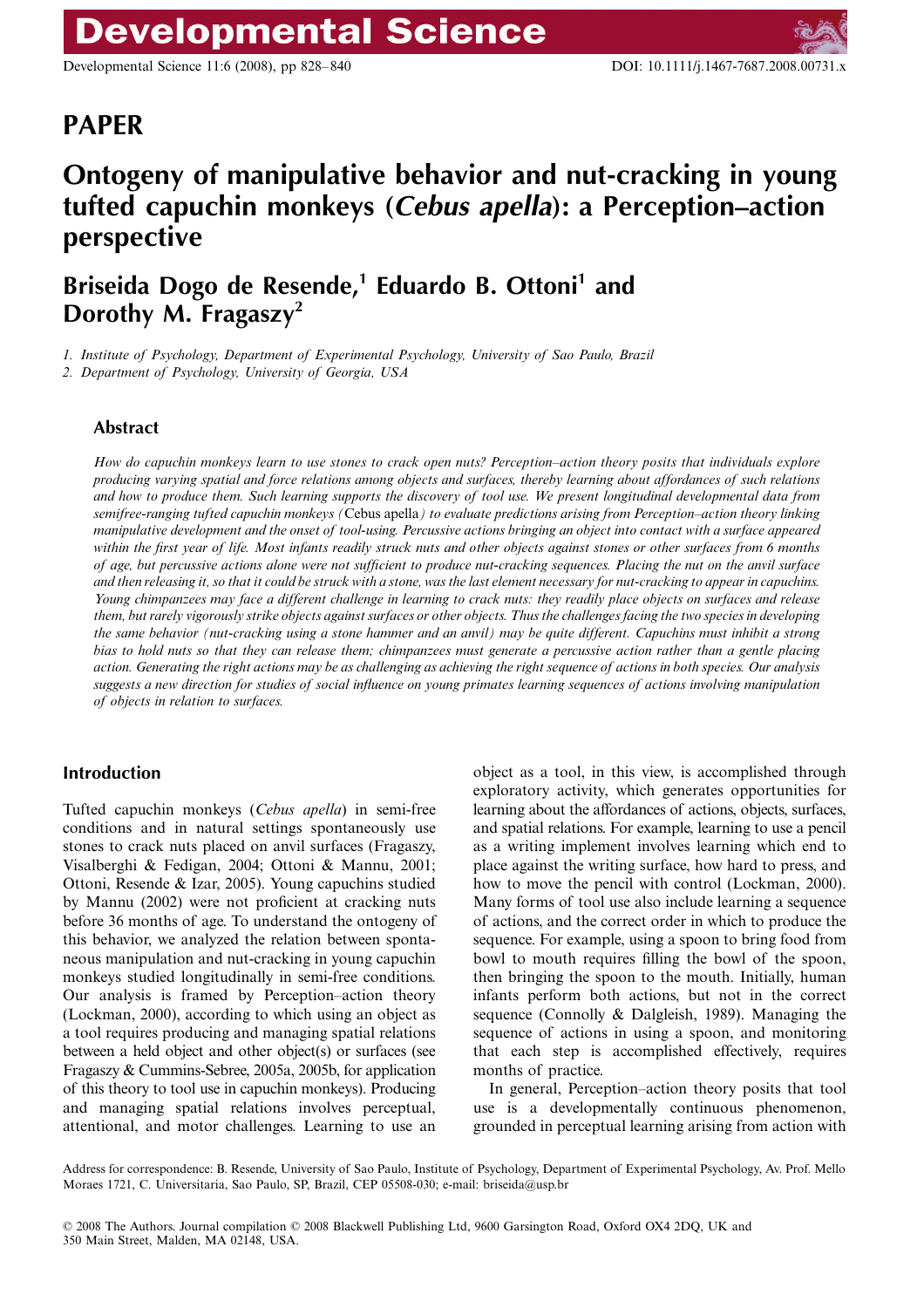objects. The theory predicts that direct actions on objects and surfaces precede actions combining an object and a surface, and that initial tool use will reflect the action routines with which the individual has acted with the relevant objects and surfaces. The actions will initially be produced with inattention to precise spatial relations, to the order of an action sequence, or to the effectiveness of a given action element. That is, both spatial and temporal aspects of the action sequence must be learned, and the actor must also learn to monitor the consequences of its actions, when actions are goal-directed. Understanding the origins of tool use, from this perspective, involves analysis of exploratory action routines with objects, coupled with an analysis of the task demands of a given tool-using context (Fragaszy & Cummins-Sebree, 2005a). Relevant dimensions of a problem include at minimum the number of spatial relations involved, whether they must be produced or maintained sequentially or concurrently, whether they require active monitoring for their maintenance (as in holding an object against a slanted surface), and whether they are managed by direct contact or through the intermediate action of an object (Fragaszy & Cummins-Sebree, 2005a). A developmental understanding of the origins of tool use further involves attention to the changing forms of action available to the individual and the changing efficiency of learning about specific task demands.

Young capuchins in captivity exhibit all the basic forms of manipulation seen in adults from 6 months onward, including using the thumb and index finger in a precision grip (Adams-Curtis & Fragaszy, 1994). Handling objects by turning them over or moving them from hand to hand appeared in Adams-Curtis and Fragaszy's sample by the first 8 weeks of age, and actions combining objects and surfaces became common elements in their action repertoire by 6 months of age (Adams-Curtis & Fragaszy, 1994; Fragaszy & Adams-Curtis, 1997). Juveniles between 1 and 3 years old (13 to 39 months) manipulate objects more frequently than other age groups (Byrne & Suomi, 1996; Fragaszy & Adams-Curtis, 1991). Most manipulation by juveniles in captivity is unrelated to feeding, suggesting that manipulation is intrinsically rewarding for them (Fragaszy & Adams-Curtis, 1997).

Combining an object with a surface or with another object is a minority of captive capuchins' actions at all ages (adults: 9%; juveniles: 19%; infants: 11%; Fragaszy & Adams-Curtis, 1991), but is still relatively common among juveniles (Byrne & Suomi, 1995; Fragaszy & Adams-Curtis, 1991). For example, when coded as occurring within 5 second intervals, six intervals scored per minute, actions combining an object and a substrate occurred in 64 intervals per hour per juvenile, compared to 15–17 intervals per hour per infant or per adult (Fragaszy & Adams-Curtis, 1991). Banging an object against a substrate (percussion) is a common combinatorial action performed by capuchins of all ages (Fragaszy & Adams-Curtis, 1997).

According to Perception–action theory, an individual will spontaneously percuss objects against substrates before learning to use an object to crack a nut through percussive action. Moreover, it should initially perform the elements of the action sequence in variable order before producing the correct order consistently. The acquisition of nut-cracking behavior by captive adult tufted capuchins apparently follows this pattern (Visalberghi, 1987). In Visalberghi's study, before opening a nut by striking it with a block of wood (the only suitable object available), the monkeys pounded the nut on the block and the block against the floor, among other ineffective sequences. Here, we consider whether the acquisition of nut-cracking by young monkeys in an environment with richer resources for manipulation than in Visalberghi's study follows this pattern as well.

The common chimpanzee (*Pan troglodytes*) is the only other species of nonhuman primate which spontaneously cracks nuts using stones in natural settings. Chimpanzees become proficient at this activity following years of playful activity with stones and nuts and opportunities to observe others cracking and to sample nuts cracked by others (Boesch & Boesch, 2000; Matsuzawa *et al.*, 2001). We have descriptions of the development of nut-cracking in young wild chimpanzees from two sites: Bossou, Guinea (Inoue-Nakamura & Matsuzawa, 1997) and the Taï Forest, Ivory Coast (Boesch & Boesch, 2000). These descriptions are largely convergent in timeline and pattern. Young infants first explore objects and surfaces directly, then they percuss objects against substrates and use objects to percuss other objects they have placed on a substrate. They perform all elements of the action sequence needed to crack nuts for months in a variable order and with variable objects and substrates before consistently producing the correct sequence and selecting the correct substrates and percussive tools. Once they do produce the correct sequence of actions and select appropriate objects, they still may not succeed for some time to open nuts. Similar results were reported for three captive adult chimpanzees encountering nuts and stones together for the first time (Hayashi, Mizuno & Matsuzawa, 2005). Adults generated the proper sequence with much less experience, however, than young chimpanzees (two in their first test session). One chimpanzee succeeded almost immediately. However, the third chimpanzee did not once hit the stone against the anvil or nut in the first session. This pattern of exploring objects and substrates, and later combining them, was also found by Takeshita, Fragaszy, Mizuno, Matsuzawa, Tomonga and Tanaka (2005), who studied the development of exploratory manipulation in three young captive chimpanzees. Percussion was not a prominent action at any age, although it appeared by 17 months. Instead, more common exploratory actions combining objects and substrates took the form of placing (present at 17 and 21 months), and dropping, touching and throwing (present at 21 months).

Thus, for chimpanzees, the combined data on the development of exploratory manipulation outside of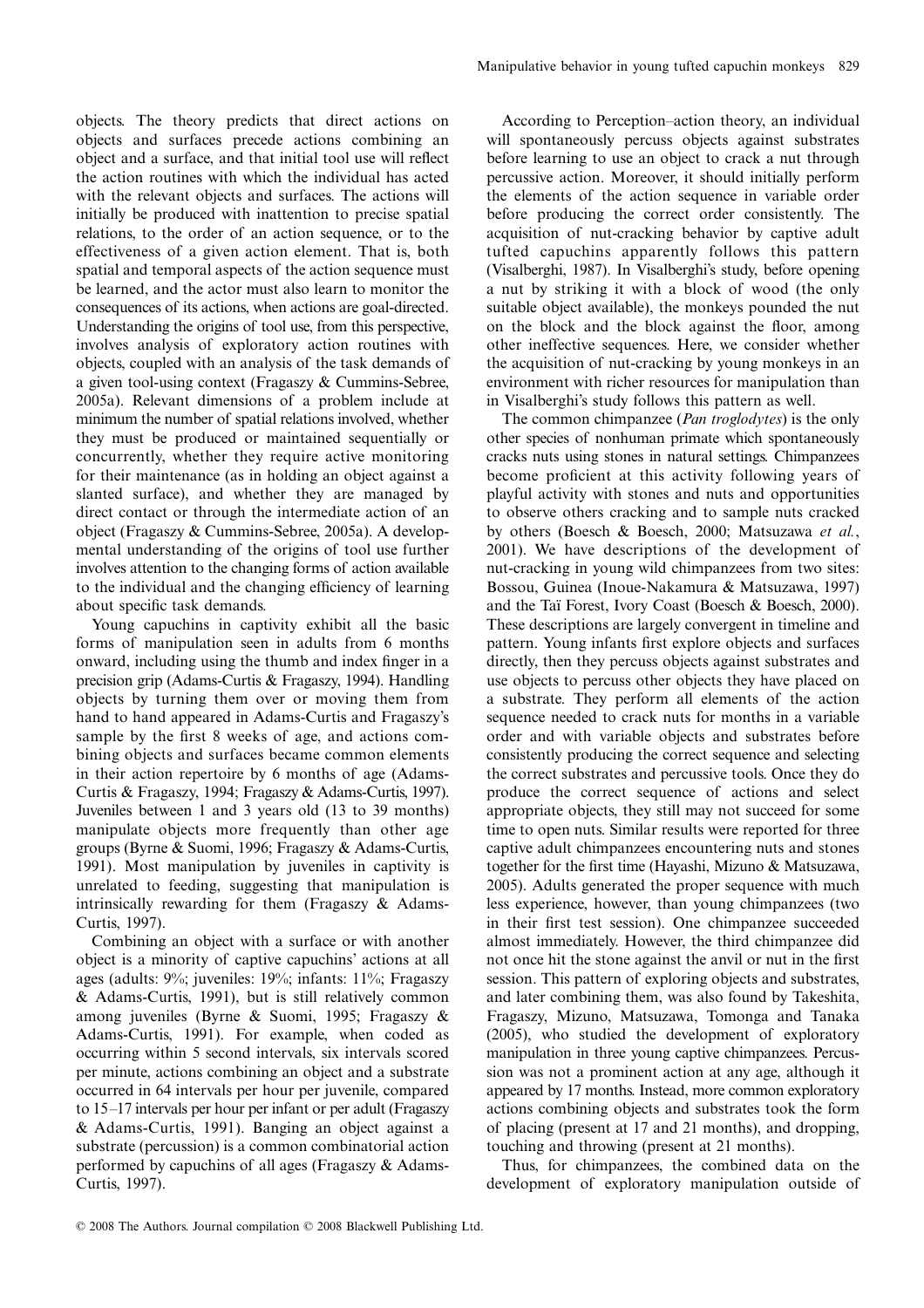tool use, and goal-directed action using an object as a tool, fit easily into the Perception–action framework, as predicted by Takeshita *et al.* (2005). For chimpanzees, it appears that percussion is the latest-appearing action element in nut-cracking, and that the sequence of placement followed by percussion, jointly with correct selection of substrate, objects to place, and objects to percuss, take months to refine.

We report here a joint analysis of the development of manipulation and of tool use (cracking nuts using stones) in young capuchin monkeys. Our purposes were to test predictions drawn from Perception–action theory linking development of manipulation and the onset of tool use, and to generate findings for comparison with those from chimpanzees, as reviewed above. Given the differences between capuchins and chimpanzees in the typical exploratory action routines of young individuals (placing and gentle actions by chimpanzees; percussion by capuchins), we anticipated that the course of learning to use a stone to crack a nut would follow different developmental trajectories in capuchins than in chimpanzees. From Perception–action theory, we predicted that capuchins would spontaneously bang diverse objects against diverse substrates in playful contexts before using an object to crack a nut: Young capuchin monkeys, like young chimpanzees, would perform the action elements involved in cracking nuts in variable order for some period before consistently producing the correct order, and before consistently selecting appropriate anvil substrates and percussors. Finally, in line with the hypothesis drawn from Perception–action theory that species-typical forms of exploratory action support the ontogeny of species-typical forms of goal-directed action (Lockman, 2000), we predicted that capuchins would have difficulties in producing the correct sequence of actions in nut-cracking at a different point in the sequence than chimpanzees. This prediction arises from our knowledge that capuchins routinely percuss an object against another object or against a substrate (the last step in the sequence of nut-cracking) from an early age, whereas young chimpanzees do not routinely perform this action (Takeshita *et al.*, 2005), and that striking the nut with the stone is the last action in the cracking sequence to appear in chimpanzees (Inoue-Nakamura & Matsuzawa, 1997). We also considered the order in which various action elements involved in nut-cracking appeared in the behavioral repertoire outside of nut-cracking, to understand the appearance of nut-cracking in relation to spontaneous activity, and for comparisons with chimpanzees.

# **Method**

### *Subjects and study area*

Tufted capuchin monkeys living in one group in Tietê Ecological Park (hereafter, PET), encompassing an area

of 200,000 m<sup>2</sup>, in São Paulo, Brazil, were observed for this study. The monkeys have been considered *Cebus apella*. Recent taxonomic revisions (reviewed in Fragaszy *et al.*, 2004) have raised the previous subspecies of *C. apella* (*C. a. apella*, *C. a. nigritus*, and *C. a. libidinosus*) to species level, but given that the population in PET is constituted by hybrids descended from released animals, we will, in this paper, use *Cebus apella* in the old sense (*Cebus spp* would include the non-tufted species of capuchins). During data collection, group size varied from 23 to 16 individuals. This group is provisioned with food daily but also forages on naturally available foods (fruits, leaves, small birds and mammals) (Ferreira, Resende, Mannu, Ottoni & Izar, 2002; Resende, Greco, Ottoni & Izar, 2003). The natural environment provides abundant vegetation and other natural objects (e.g. stones) for monkeys to manipulate, in addition to food. Many specimens of the palm *Syagrus romanzoffiana* grow in the park and produce nuts, which the monkeys crack with the aid of stones to eat the kernel (Ottoni & Mannu, 2001). Capuchins collect palm nuts from the ground, place them on abundant 'anvil' surfaces of stone or concrete permanently available in the park, and strike them with stones ('hammers') to crack them open. We knew from previous work that monkeys in the PET older than 3 years cracked nuts (Mannu, 2002), so our study focused on nine individuals younger than 3 years (four females, four males, and a monkey that disappeared before we could know its sex). All but one adult female in the study group cracked nuts routinely during this study. We conducted naturalistic observations, that is, we did not provide any additional objects or food to the monkeys during the study.

### *Procedure*

We used two separate protocols: (1) to compare frequency of manipulating stones and nuts and cracking nuts across different age classes, we used All Occurrences Sampling of activity by all animals in the group at nut-cracking sites (October 2000 to July 2002); (2) to evaluate the ontogeny of object manipulation and nutcracking, we used Focal Animal Sampling of infants and juveniles younger than 36 months of age. We recorded object manipulation using 10-min focal samples (Altmann, 1974) on audio tape for approximately 4 hours per day, 12 to 20 days per month, for 29 months (March 2000 to July 2002). The order of observing focal individuals was randomly predefined before each day of data collection. The monkeys were equally sampled during mornings (600–1200 hr) and afternoons (1201–1900 hr), and sampling efforts were uniformly distributed throughout these periods. Table 1 displays the number of males and females and the distribution of the Focal Samples throughout the blocks of 6 months of age used for the longitudinal analysis (described below). Manipulative behavior was coded during focal sampling protocols using the categories listed in Table 2. Social behaviors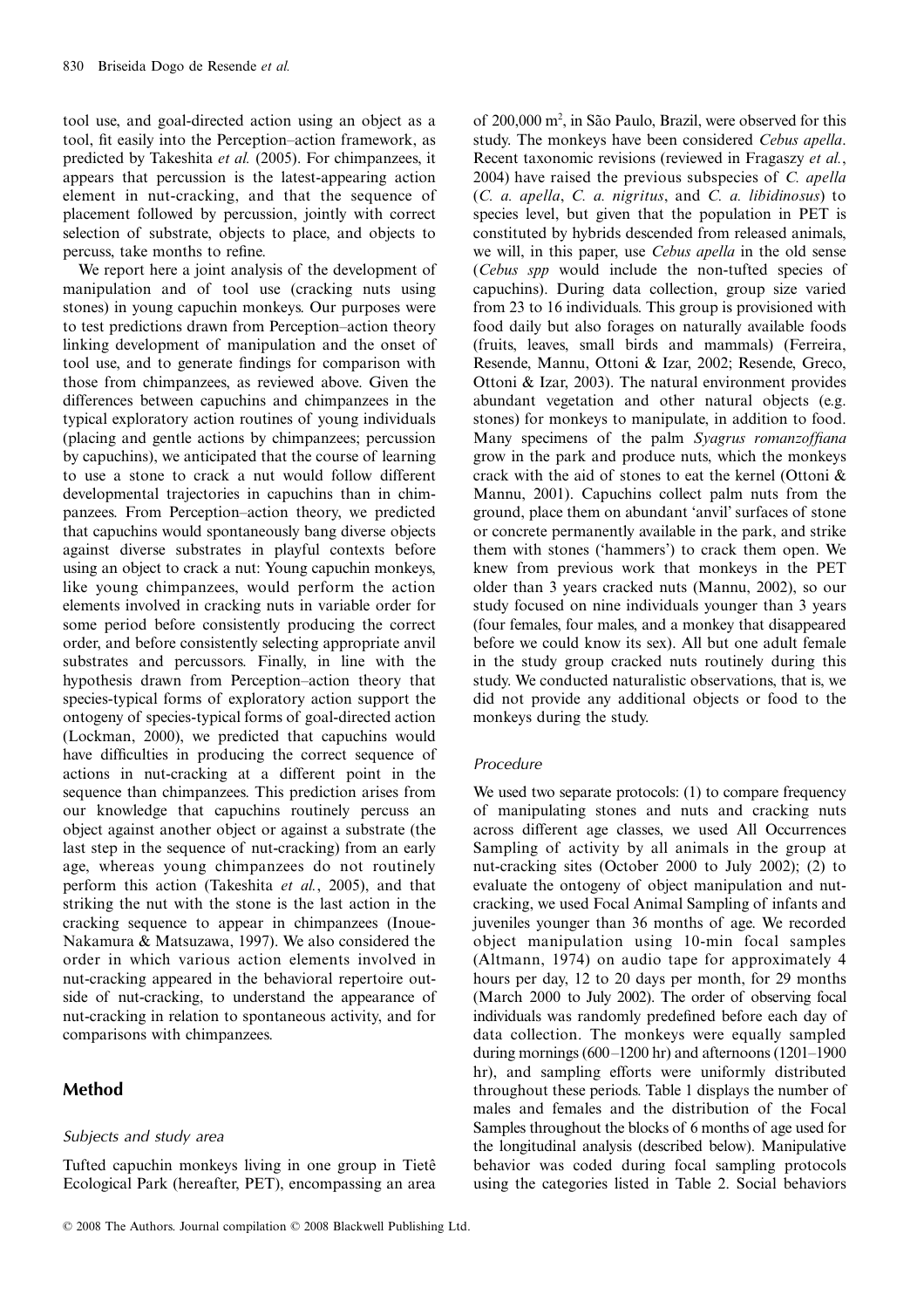**Table 1** *Number of males and females at each age block, and number of focal animal samplings, with the range in parenthesis. Block 1: zero to 6 months; Block 2: 6 months and 1 day to 12 months; Block 3: 12 months and 1 day to 18 months; Block 4: 18 months and 1 day to 24 months; Block 5: 24 months and 1 day to 30 months; Block 6: 30 months and 1 day to 36 months*

| <b>Blocks</b><br>(months) | Males | Females | Unknown sex | Focal animal<br>samples (range) |
|---------------------------|-------|---------|-------------|---------------------------------|
| $1(0-6)$                  |       | 4       |             | $14 - 73$                       |
| $2(6-12)$                 |       |         |             | $08 - 112$                      |
| $3(12-18)$                | 2     |         |             | $42 - 123$                      |
| 4 $(18-24)$               | 3     | 3       |             | $20 - 65$                       |
| $5(24-30)$                |       |         |             | $48 - 75$                       |
| $6(30-36)$                |       |         |             | $57 - 112$                      |

(Play, Grooming, Food Sharing and Agonism) were also recorded and are reported elsewhere (Ottoni, Resende & Izar, 2005; Resende, Izar & Ottoni, 2004). Data collection took an average of 4 hours/day. When all focal samplings scheduled for the day (one for each subject) were completed (which took around 3 hours), all-occurrences sampling was performed. Data from these two protocols were analyzed separately.

We subsequently pooled frequency data for manipulation of objects from the focal sampling into the following four categories:

*Simple Manipulation* (SM): Direct manipulation of objects or the substrate (for example: holding leaf or twig).

*Combinatorial Manipulation 1* (C1): Bringing one object into contact with a surface (for example: rubbing stick against tree trunk; banging an object against a surface).

*Combinatorial Manipulation 2* (C2): The simultaneous manipulation of two detached objects (for example: hold one stone in each hand and clack them).

*Combinatorial Manipulation 3* (C3): The sequential or concurrent manipulation of two objects, related to the same activity, one of which is in contact with the substrate (for example, nut, stone, and substrate) or of three objects (for example, banging two nuts against a stone).

When a monkey pounded an object on an anvil, whether or not another object had been previously placed on the anvil surface, we coded 'Pounding at Nut-cracking Sites' (PNS) for focal and all-occurrences samplings. Data from both schedules were analyzed separately. We subdivided PNS into the following rank order of categories, scoring the highest ranked category observed in a given episode:

*Simple Pounding* is a subset of C1 and includes episodes in which the monkey pounded any object at a nut-cracking site except for Non-effective and Effective Nut-cracking (see below).

*Non-effective Nut-cracking* includes episodes in which monkeys struck the hammer against a nut placed on the anvil, but did not succeed in cracking the nut.

*Effective Nut-cracking* includes episodes in which monkeys struck the hammer against a nut placed on the anvil, opening the nut, and ingesting the endosperm. These latter two categories are types of combinatorial actions C3.

We also included the behavioral category *Place Nut* on an anvil surface (another subset of C1), whether or not the monkey subsequently struck the nut with an object.

An episode of PNS started when a monkey struck an object (usually a stone) against an anvil, whether or not another object had been placed on the anvil beforehand. The episode ended when the subject stopped banging, did not look for other nuts and started performing activities unrelated to nut-cracking. Brief interruptions associated with moving from one anvil site to another, looking for nuts, or observing other monkeys cracking nuts were included within an ongoing episode.

Focal data were collected by BR for the first 10 months of the study, and by BR and another observer for the last 19 months. To check inter-observer reliability, filmed focal samples were coded independently by both observers at three time points: May 2001 (range of reliability: 77 to 89%), December 2001 (76 to 83%), and June 2002 (78 to 90%). 'Pick' was eliminated from quantitative analysis because it could not be reliably scored. All-occurrence samples were all collected by BR.

#### *Analysis*

#### Cross-sectional analyses

All-occurrences data were used to compare the frequency of various forms of manipulation across age classes in a cross-sectional design. We divided the monkeys into three age classes: Infants (from birth to 1 year;  $N = 4$ ), Juveniles (from 1 year to 5 years old;  $N = 8$ ) and Adults (older than 5 years;  $N = 7$ ). Each subject contributed data to a single age class. If a monkey appeared in two age classes during data collection (e.g. an infant became a juvenile), we used all-occurrences data from the age class in which it appeared longer. As monkeys were born, died or left the group during the study, we standardized the data by dividing the individual frequency scores by the number of months that each individual was present in the group during data collection, to arrive at a monthly rate. To test if age classes exhibited different frequencies of the three types of pounding at nutcracking sites (simple, ineffective, and effective), we used Mann-Whitney tests for two-way comparisons of adults and juveniles (infants did not display these behaviors) and Kruskal-Wallis tests, followed by Dunn's *post hoc* tests for three age classes for Simple Pounding and Place Nut.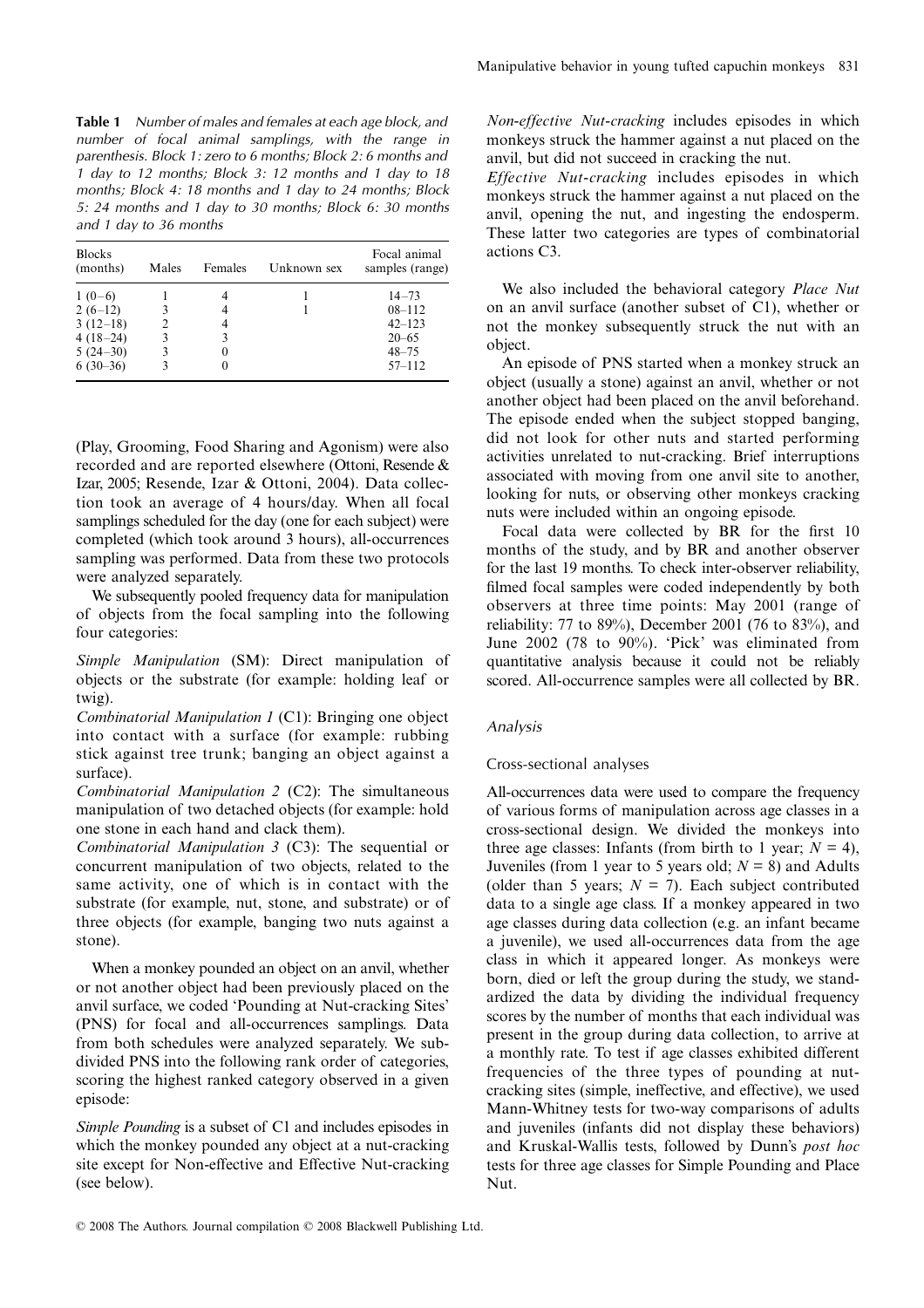| here, they did not do so                                         | Table 2 Description of manipulative categories. Although monkeys could theoretically perform additional combinations of actions with objects in C2 and C3 than are listed                                                                                                                                                                                          |                                                                                                                                                                                                                                        |                                                                        |                                                                                                                                                                                                                                |  |
|------------------------------------------------------------------|--------------------------------------------------------------------------------------------------------------------------------------------------------------------------------------------------------------------------------------------------------------------------------------------------------------------------------------------------------------------|----------------------------------------------------------------------------------------------------------------------------------------------------------------------------------------------------------------------------------------|------------------------------------------------------------------------|--------------------------------------------------------------------------------------------------------------------------------------------------------------------------------------------------------------------------------|--|
|                                                                  | Description                                                                                                                                                                                                                                                                                                                                                        |                                                                                                                                                                                                                                        |                                                                        |                                                                                                                                                                                                                                |  |
| Actions                                                          | Simple Manipulation (SM)                                                                                                                                                                                                                                                                                                                                           | Combinatorial Man. 1 (C1)                                                                                                                                                                                                              | Combinatorial Man. 2 (C2)                                              | Combinatorial Man. 3 (C3)                                                                                                                                                                                                      |  |
| Pick<br>Bite<br>Lick<br>Smell<br>Explore/Handle<br>Spread<br>Hit | Pick an object, food or substrate using hands,<br>feet or mouth.<br>Bite objects, substrate or food.<br>Put the tongue on the object, food or substrate.<br>Smell object, food or substrate.<br>Examine object, substrate or food, using the<br>hands or mouth.<br>Spread object or food using hands or feet.<br>Hit object, substrate or food with hands or feet. | Hit object, substrate or food against a<br>substrate.                                                                                                                                                                                  | Hold two objects, one in each hand,<br>and, simultaneously, bang them. | More common: Strike one object placed<br>against a substrate.<br>Less common: Hold two objects, one in each                                                                                                                    |  |
| Poke<br>Rub<br>Insert<br>Place (PNS)<br>Hit $C1 +$ Place         | Poke object, substrate or food using finger tips.<br>Rub substrate using the hands.<br>Insert hands or fingers inside the substrate.                                                                                                                                                                                                                               | Rub an object or food against a substrate.<br>Insert an object or food inside the substrate.<br>Any placement of objects (usually the nut) on<br>the substrate used as anvil for pounding with<br>continuing monitoring of the object. |                                                                        | hand, and, simultaneously, bang them against<br>a third one.<br>Place an object (nut, fruit, chow, twig, corn,<br>stone) on the anvil (any substrate used as<br>support) and pound it with a hammer (stone,<br>piece of wood). |  |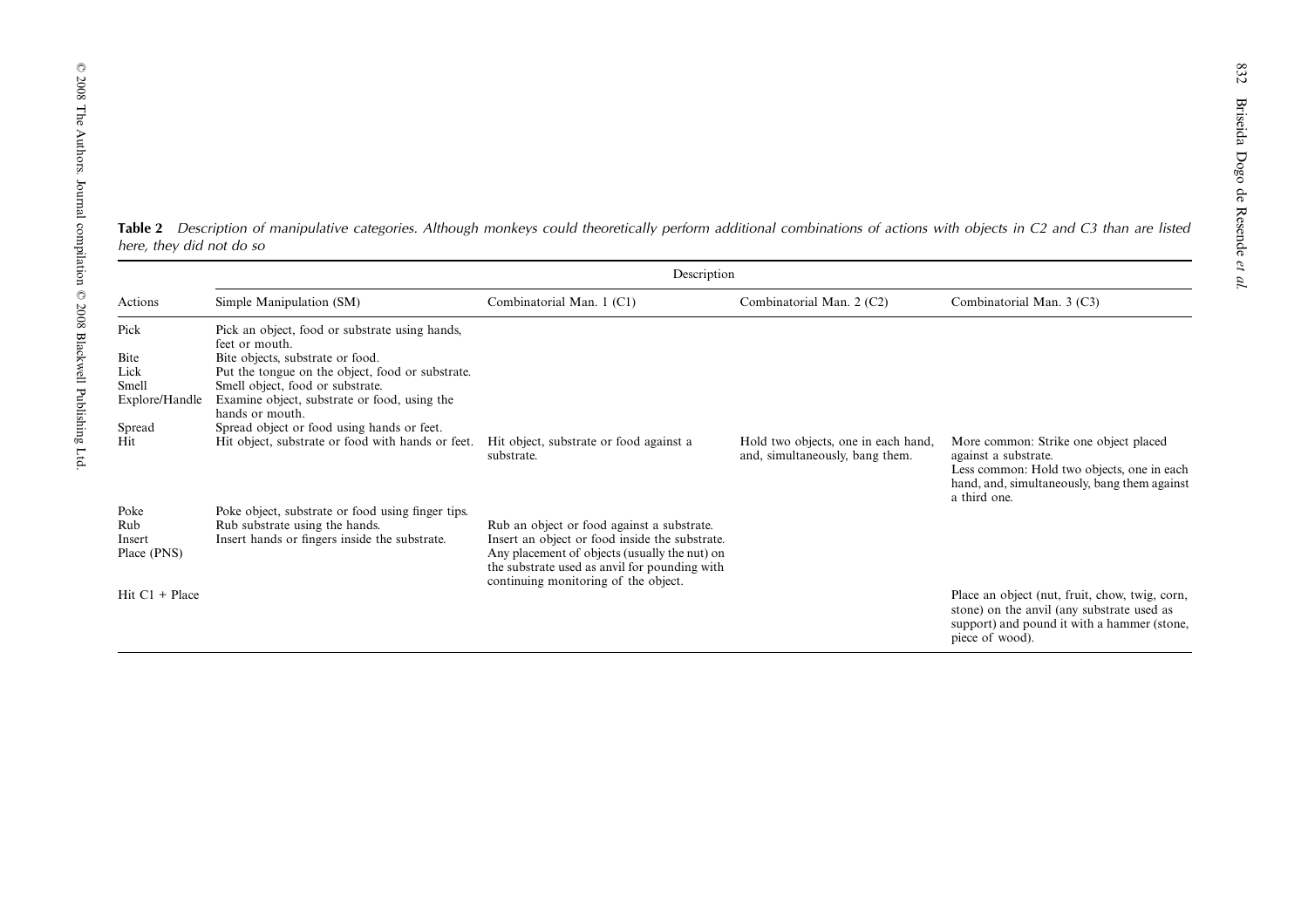Manipulative development

We noted the first appearance of each form of combinatorial manipulation and each form of action at nutcracking sites, to establish a timeline of appearance of these behaviors for each monkey. To look for age-related changes in the frequencies of manipulative behaviors, we assigned the focal data for monkeys younger than 3 years to blocks of 6 months of age ('Age Blocks'): Block 1 (zero to 6 months), Block 2 (6 months plus 1 day to 1 year) and so on up to Block 6. As total focal sampling time differed for each subject, a manipulation rate (MR) was calculated for each subject in each block, for each category of manipulation ( $MR = n$  events/minutes of focal sampling). A Mixed Effects Model was developed to test for changes in manipulative frequency with age. For analyses of Simple Manipulation and C1, age was a fixed, continuous factor and subject was a random factor. To achieve normality and homogeneity of variance, manipulative frequencies (Simple Manipulation and C1) were square-root transformed before analyses.

To examine the relation between the monthly rates of different forms of manipulation, we calculated Spearman correlations using monthly rates from individuals presenting sufficient monthly records for these analyses.

The software EthoLog 2.2 (Ottoni, 2000) was used to transcribe Focal Animal samples, SPSS 10.0 for the ANOVA Repeated Measures tests, Biostat 3.0 for nonparametric tests (Spearman, Kruskal-Wallis, Dunn, Mann-Whitney, Wilcoxon), and Minitab for Mixed Effects Model tests.

#### **Results**

During 1420.45 hours of observation, we recorded 530 episodes of pounding at nut-cracking sites (Focal Animal Sampling: 147; All-Occurrences Sampling: 423; rate of approximately one episode to each 2.5 hours). During focal sampling (193 hours), we recorded 12,429 events of manipulation involving biting, rubbing, exploring, inserting, hitting and placing (rate of approximately 1 manipulation episode each minute).

#### *Cross-sectional comparisons*

We observed 325 events of Pounding at Nutcracking Sites (Adults = 70,  $N = 8$ , range = 0–20; Juveniles = 234,  $N = 8$ , range = 1–56; Infants = 21,  $N = 4$ , range = 0–14) (Figure 2). Using All-Occurrences data, we tested if monkeys from different age classes differed in their rates of Simple Pounding and Effective Nut-cracking. Juveniles exhibited more Simple Pounding than Adults or Infants [Kruskal-Wallis:  $\chi^2$  (2, *N* = 20) = 99,521, *p* = .0069; Average Ranks: Adults = 6.933; Juveniles = 15.53; Infants = 7.50; Dunn:  $(p_{\text{adultsx}$ <sub>iuveniles</sub>) < .05]. There was no significant difference between Adults and Juveniles in rates of Effective Nut-cracking.

**Table 3** *Range of emergence (Blocks of age) of Rub, Hit and Insert during Focal Sampling. SM: simple manipulation; C1: combinatorial manipulation involving using an object to act upon another object or substrate; C3: combinatorial manipulation involving the simultaneous or sequential use of two objects in relation to another object or substrate. PO: Place fruit, corn, object; PN: Place Nuts; NN: Non-Efficient Nut-cracking; EN: Efficient Nut-cracking*

|           |                | <b>Blocks</b> |
|-----------|----------------|---------------|
| Rub       | <b>SM</b>      | 2             |
|           | C <sub>1</sub> | $1 - 2$       |
| Hit       | <b>SM</b>      | 2             |
|           | C <sub>1</sub> | $1 - 2$       |
|           | C <sub>3</sub> | $3 - 5$       |
| Insert    | <b>SM</b>      | $1 - 3$       |
|           | C <sub>1</sub> |               |
| PO        |                | $1 - 4$       |
| PN        |                | 4             |
| <b>NN</b> |                | $4 - 5$       |
| EN        |                | 5             |

#### *Manipulative development*

Simple Manipulation appeared during the first months of life (range 2 to 3 months), when infants prehended small objects such as flowers or twigs. Table 3 presents the range of the Blocks of age when the monkeys started hitting, rubbing, inserting, and placing objects and pounding objects at nut-cracking sites. Of the four monkeys observed from birth, three were seen performing C1 before SM. These four monkeys started rubbing and hitting objects against substrates almost simultaneously (range 5 to 8 months), with the exception of a female that rubbed a twig against a tree when she was 4 months old, but only hit an object against the ground when 17 months old, and her younger sister, who rubbed a twig against the substrate when she was 7 months old, but did not hit any object until the end of data collection, when she was 14 months old. Some monkeys first hit  $(N = 5)$ and rubbed  $(N = 2)$  using objects  $(Cl)$  and only later hit or rubbed their hands against substrates. Inserting and placing were rarer behaviors. With the exception of an infant who inserted a twig inside a tree hole, the monkeys inserted their hands or fingers, but not objects.

Although Simple Manipulation appeared early in life, Simple Manipulation of stones and nuts (or nutlike objects, i.e. other fruits or objects with the same size and shape of a nut) was first observed at least 4 months later (first seen between 6 and 12 months of life) in the monkeys who were born during data collection. All these monkeys exhibited C1 manipulation with stones (except for the youngest, who was 14 months old at the end of the study). C1 manipulation with nuts was never seen before C1 manipulation with stones, but it could occur concurrently.

During focal sampling, there were 178 events in which the monkeys placed nuts, and 61 events in which they placed corn, fruit, leaves, small stones or pellets of monkey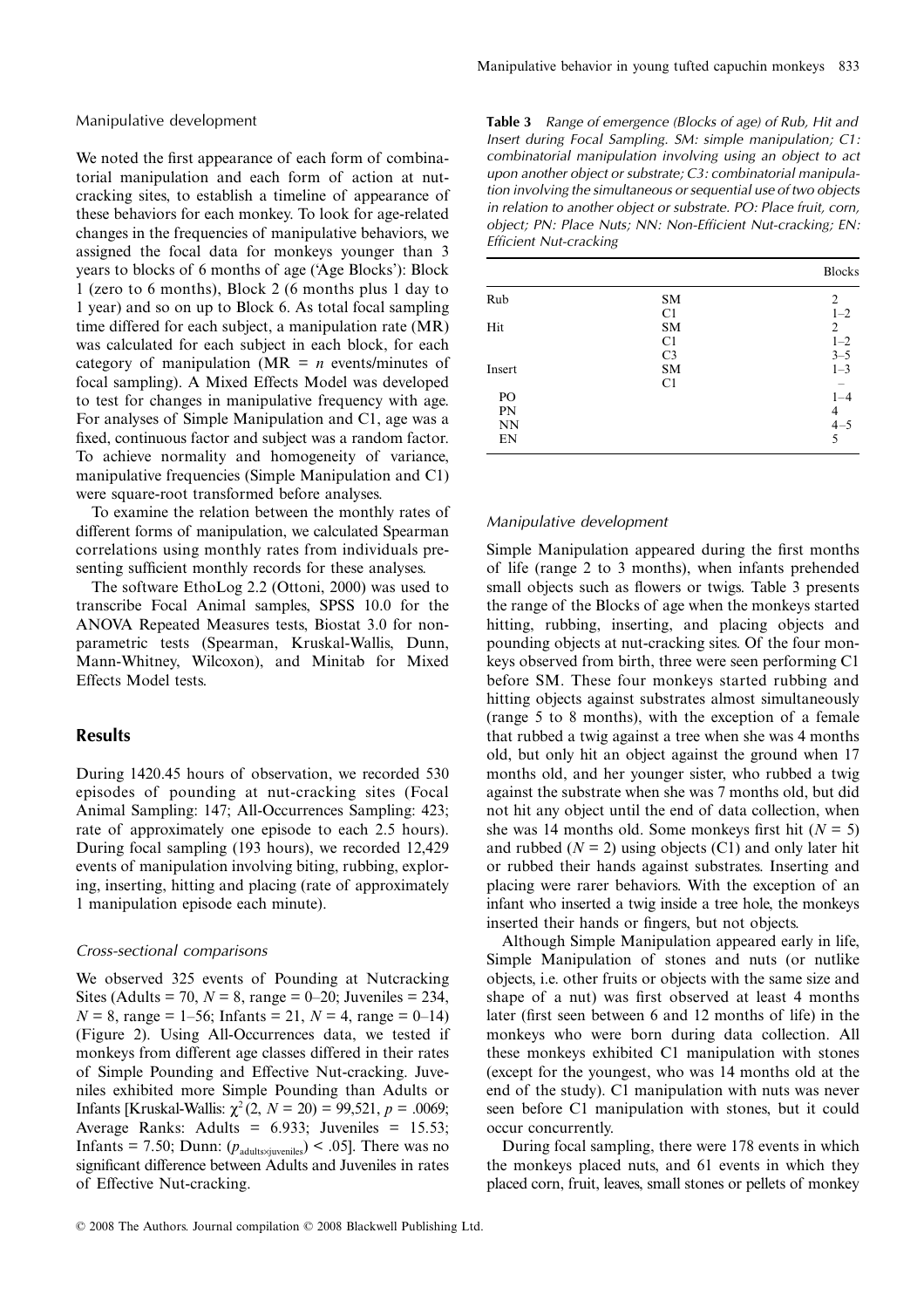

**Figure 1** *Box Plot (median and quartiles) (a): Frequency of Combinatorial Manipulation 1 per minute. (b) Frequency of Simple Manipulation per minute. Note that the scales in the ordinate are different in (a) and (b).*

chow on the anvil (not considered in the quantitative analyses). The four monkeys who placed objects other than nuts were older than 1 and younger than 5 years, and two of them, the same who started cracking nuts effectively during data collection, were responsible for 98% of the placing events (Darwin =  $56\%$ ; Químico = 42%). Before Effective Nut-cracking, they had placed only nuts, chow and corn (Darwin: 19 to 24 months old  $= 2$  events; Químico: 24 to 28 months old  $= 5$  events). The frequency of placing increased after the monkeys succeeded in nut-cracking (Darwin: 25 to 38 months old  $= 134$  events; Químico: 29 to 37 months old  $= 96$  events), and nuts were the main object placed (Darwin = 93; Químico = 85). Adults placed and struck only nuts.

Combinatorial Manipulation Level 2 (C2) was the least frequently observed form of manipulation. C2 was observed 17 times over the entire study, in just two monkeys (ages: 35 and 37 months). It appeared only in the context of what we labeled 'stone (or nut) clacking':



**Figure 2** *Distribution of PNS (Pounding at Nut-cracking Sites) among age classes (median and quartiles).*

the monkey held two small stones (or nuts), one in each hand, and beat one against the other.

Combinatorial Manipulation Level 3 (C3) was performed by monkeys older than 1 year. This type of manipulation includes Non-effective and Effective Nut-cracking. The three young monkeys who performed C3 used stones and nuts. C3 with objects other than stones and nuts (or nutlike objects) was observed only once.

Once these actions appeared, they remained in the monkey's repertoire. Actions in which subjects manipulated objects in relation to the substrate, to other objects or to their own body (the 'combined actions' of Fragaszy & Adams-Curtis, 1997) corresponded to 17% of total manipulatory activities registered through Focal Animal Sampling.

As can be seen in Figure 1, the rates of C1 and Simple Manipulation increased over age blocks. Longitudinal analyses indicated that the frequency of Combinatorial Manipulation varied significantly across Blocks [C1:  $F =$ 6.12, df = (8,5),  $p < .01$ ,  $r_{\text{adj}}^2 = +0.74$ ]. Tukey's pair-wise post-tests revealed that C1 scores in Block 1 differed from C1 scores in the other Blocks ( $p < .05$ ). Monkeys in Block 1 (up to 6 months) seldom exhibited any events of C1 manipulation (0.003 per min). The rate of C1 increased to almost one event per minute in Block 2 (7 to 12 months) (Figure 1). Individuals differed significantly in rates of performing C1 and Simple Manipulation [C1:  $F = 5.44$ , df = (8,5)  $p < .05$ ; SM:  $F = 3.02$ , df = (8,5),  $p < .05$ ].

The frequencies of Simple Manipulation exhibited by four monkeys correlated or tended to correlate positively with their frequencies of C1 (Químico:  $r_s = +0.35$ ,  $N = 29$ , *p* < .05; Darwin:  $r_s$  = +0.41,  $N = 29$ ,  $p$  < .05; Ada:  $r_s$  = +0.74, *N* = 19, *p* < .05; Janeiro:  $r_s$  = +0.61, *N* = 13, *p* < .05]. Although correlations between Simple Manipulation and C1 for the other subjects were also positive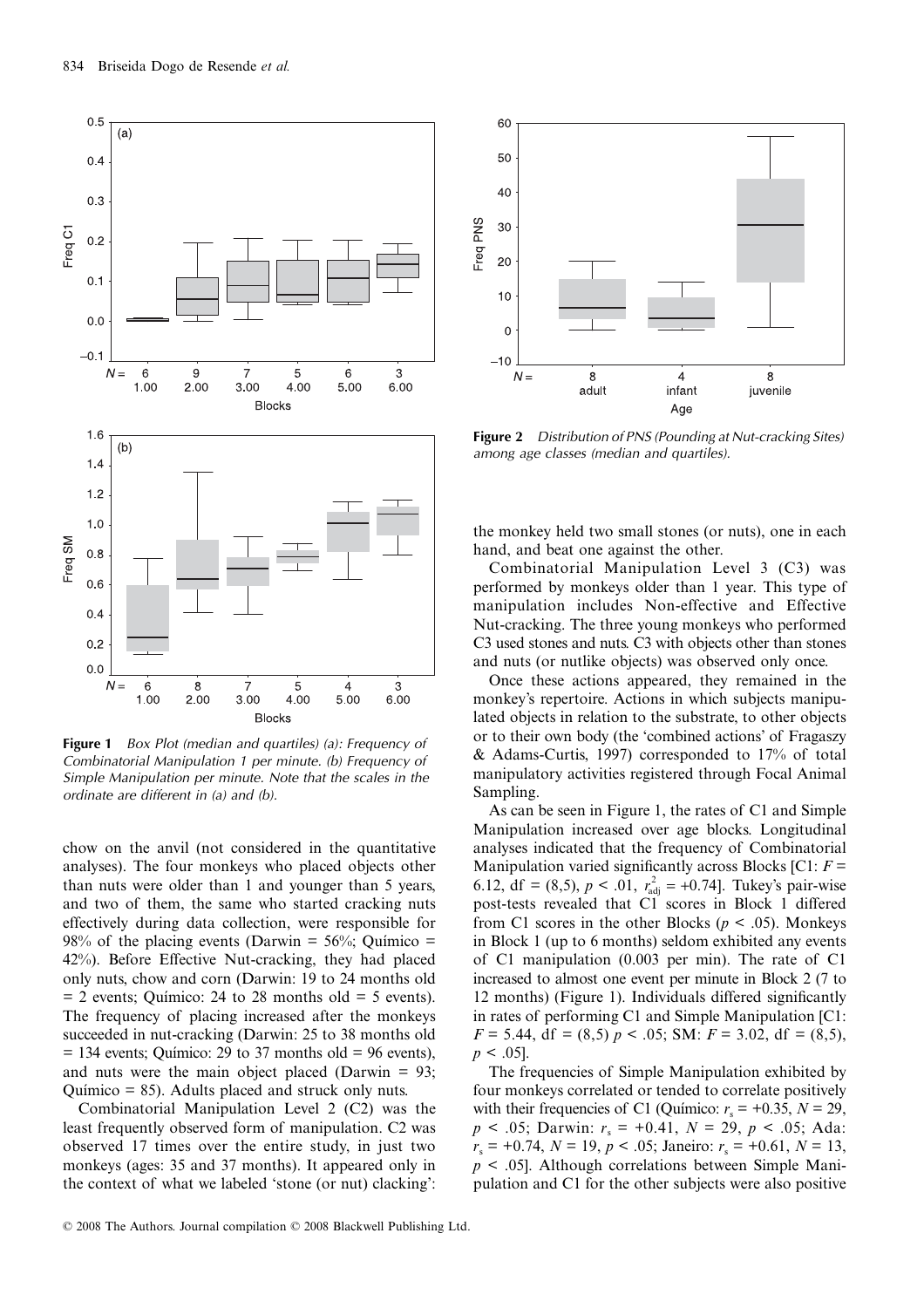(except for one juvenile male), they were not significantly above chance level.

#### *Emergence of nut-cracking*

Effective Nut-cracking (EN) was registered only for Darwin (success: 25 months) and Químico (success: 29 months). Químico placed corn on an anvil stone when he was 24 months old, placed a nut for the first time at 26 months, and at 28 months, used a hammer stone to hit small stones he had placed on the anvil. When he was 29 months old, he placed fruits and nuts on the anvil and hit them using a hammer stone, and he succeeded at opening nuts later in this same month. Darwin placed a nut on the anvil and hit it with a stone for the first time when he was 19 months old. He succeeded at cracking a nut 6 months later. Thus, the monkeys that succeeded at cracking nuts first placed a nut (or nutlike object) on an anvil at 19 to 26 months, months after the other elements of nut-cracking appeared in their repertoire.

We correlated Químico's and Darwin's rates per month of Placing objects on the anvil with the rates per month of Simple Manipulation and C1 with and without nuts. The rate of Placing for both monkeys correlated positively with rates of Simple Manipulation with stones and nuts [Químico:  $r_s = +0.493$ ;  $N = 28$ ,  $p < .05$ ; Darwin:  $r_s$  = +0.669,  $N = 28$ ,  $p < .01$ , and C1 with stones and nuts [Químico:  $r_s$  = +0.597,  $N = 29$ ,  $p < .05$ ; Darwin:  $r_s$  = +0.662,  $N = 28$ ,  $p < .01$ . For Químico only, the rate of placing correlated positively with the rate of performing C1 with other objects as well  $[r_s = +0.413, N = 28, p < .05]$ .

# **Discussion**

Our study concerned the link between the development of manipulation and the appearance of nut-cracking using stones as hammers, a common form of tool use among the capuchin monkeys ranging in Parque Ecologico Tietê (PET). We consider the developmental linkage between these behaviors from the perspective of Perception–action theory, which posits that skills such as tool-using are acquired through linked action and perceptual learning, and that the actions which support such learning are those that are commonly evident in the species-typical repertoire of exploratory behaviors (Lockman, 2000; Gibson & Pick, 2000). Thus we sought to characterize normal manipulative development in young capuchin monkeys, and to evaluate how nut-cracking appeared within this context.

Manipulative behavior of young capuchin monkeys in PET followed the same developmental trajectory and timeline as observed in captive monkeys of the same species (*Cebus apella*) with very different (and more varied) objects and surfaces available for exploration, suggesting that the developmental pattern is robust across a range of environments. We were able to observe manipulative development from birth in four infants born during the course of our study. Direct manipulation of objects and surfaces (Simple Manipulation, in our terminology) appeared between 8 and 12 weeks. Actions combining objects and substrates (C actions, in our terminology) appeared even before Simple Manipulation in three infants, and appeared in a variety of forms by 16 to 24 weeks of age. It is noteworthy that combinatorial actions appeared prior to or essentially concurrently with simple manipulation. This pattern is in accord with the prediction drawn from Perception–action theory that exploratory routines (which encompass combinatorial actions such as banging) appear as soon as motor coordination permits, and initiate subsequent actions. For all individuals, actions combining objects and substrates commonly included percussion of an object against a substrate (cf. Adams-Curtis & Fragaszy, 1994; Byrne & Suomi, 1995; Fragaszy & Adams-Curtis, 1991). Early manipulative activity took place while the infant clung to a carrier, and expanded in frequency and variety when the infant locomoted regularly on its own, beginning in the fourth or fifth month.

Individual variation in the timing of appearance and frequency of different categories of manipulation was substantial, as in captive individuals. In general, however, percussive actions appeared at the same time as other combinatorial actions. Manipulation of nuts and stones and percussive actions with these objects appeared somewhat later (32 to 80 weeks of age in our sample) than similar manipulation of other objects such as twigs or pieces of food, except for infant Janeiro, who first combined an object with a surface when he hit a nutlike object against an anvil stone. Most likely this delay in the appearance of actions combining nuts and stones, compared to actions combining other objects and surfaces, is due in part to the preference of infants in the first year of life to remain with their mothers. Except for Janeiro's mother, adult females in this study exhibited low rates of cracking nuts (Resende, 2004). Therefore, other infants up to 12 months of age rarely encountered stones and nuts. We come back to the influence of social context of nut-cracking on young individuals' actions with nuts and stones later in the discussion (see also Ottoni *et al.*, 2005).

The pattern of manipulative development observed in young capuchins largely follows the pattern observed in other young primates, including chimpanzees and humans (Inoue-Nakamura & Matsuzawa, 1999; Gesell & Thompson, 1938; Lockman, 2005; Takeshita *et al.*, 2005; see Table 4), with some important exceptions that we discuss below. The timeline for each species is in accord with the development of postural stability and locomotor ability for that species, as these support reaching out, grasping, and handling objects, and movement to objects that interest the individual. For capuchin monkeys, this is apparent in the appearance of manipulation when the infant can first reach out while clinging to a carrier, and the appearance of more vigorous and varied actions from 5 months onward, when locomotion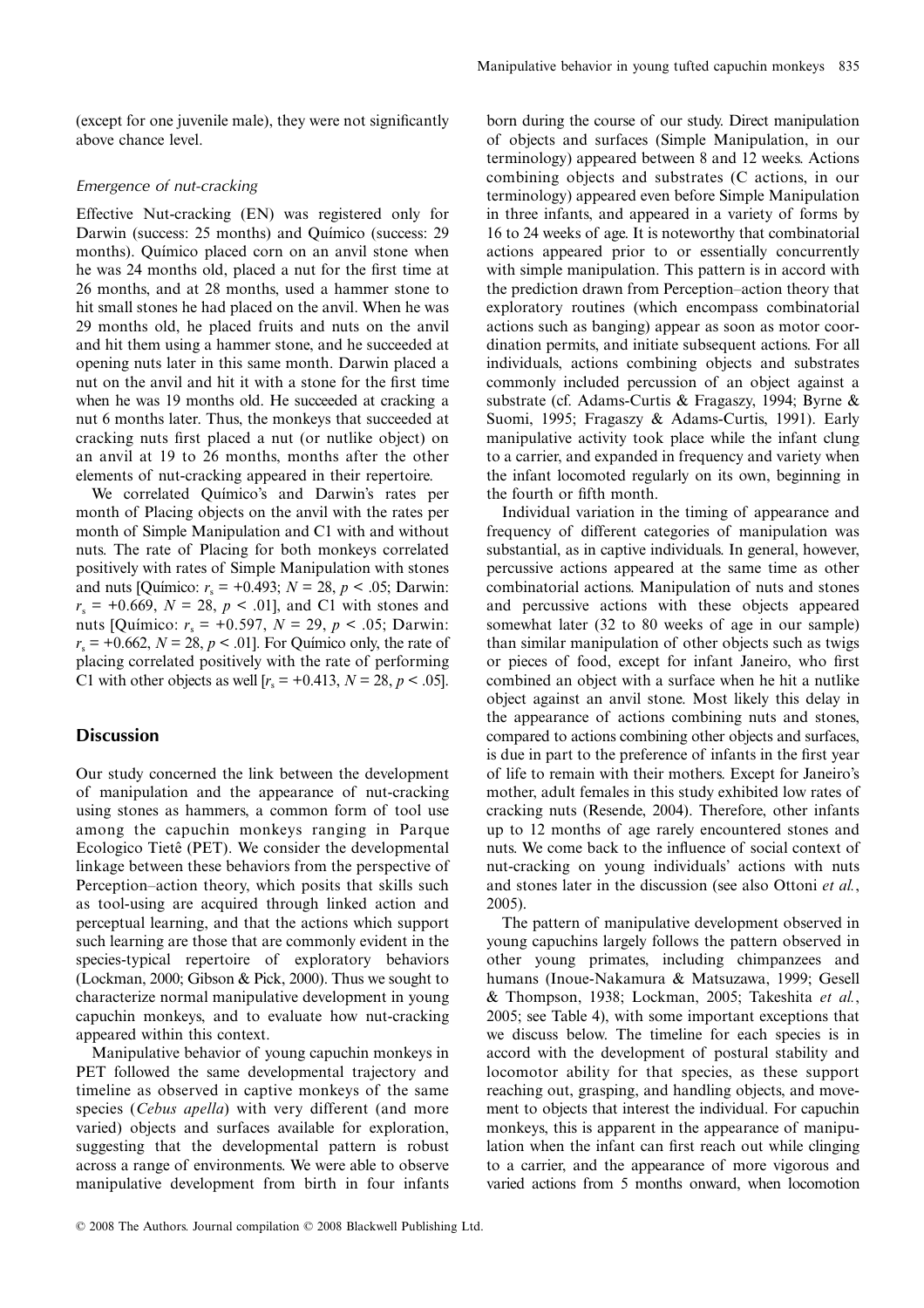| <b>Species</b>                                                                                                |                    | Simple manipulation Combinatorial manipulation Percuss with nuts or stones Succeed at cracking a nut |                |                         |
|---------------------------------------------------------------------------------------------------------------|--------------------|------------------------------------------------------------------------------------------------------|----------------|-------------------------|
| Chimpanzees ( <i>Pan troglodytes</i> )<br>Capuchins ( <i>Cebus apella</i> )<br>Humans ( <i>Homo sapiens</i> ) | $3 - 4$<br>$2 - 3$ | $12 - 17$<br>$4 - 8$<br>$6^{\circ}$                                                                  | $6 - 12$<br>一井 | $30 - 42$<br>≥25<br>NA' |

**Table 4** *Age ranges (chimpanzees and capuchins) or norms (humans) (in months) for the appearance of key elements in manipulation and nut-cracking*\*

\* Data for chimpanzees are taken from Takeshita, 1999; Brakke, 1989; and Inoue-Nakamura and Matsuzawa, 1997. Data for capuchins are from this study. Data for humans are taken from Gesell and Thompson, 1938 (p. 102, Table VII.4, Consecutive Cubes). Ages for humans are those where 50% or more of children exhibited the behavior.

 $+$  Children grasped a wood cube, 2.5 cm<sup>2</sup>.

@ Children pushed or pulled a wood cube on a table top.

# Children banged one wood cube against a table top.

 $^{\wedge}$  NA = Not applicable.

and postural stability reach sufficient maturity (Fragaszy, 1989; Fragaszy & Adams-Curtis, 1997). As in captive monkeys (Fragaszy & Adams-Curtis, 1997), juvenile capuchins in PET engaged in manipulatory activities with inedible objects frequently and for extended periods, apparently for the intrinsic pleasure of acting with objects.

Two out of four monkeys that were observed from birth manipulated stones and nuts during this study. At first, the monkeys manipulated stones and nuts directly, and percussed them against a substrate. Direct percussion appeared at the same time as first manipulation of stones and nuts. Often the monkeys struck a nut against a stone. However, nut-cracking requires one more step, and this element was the last to appear in our capuchins: placing the nut on an anvil surface, and releasing it, leaving it on the anvil. Non-effective nut-cracking emerged when the monkeys began to release the nut and continue to direct actions towards it, and particularly, to place the nut on an adequate anvil. Two juveniles in this study passed from non-effective to effective nut-cracking. Darwin first placed nuts on the anvils at 19 months, and executed Effective Nut-cracking 6 months after that. Químico was 26 months old when he started placing nuts on the anvils. He achieved Effective Nut-cracking 1 month after first placing nuts on an anvil.

Once they began to pound at nut-cracking sites, juveniles pounded more frequently than adults. However, the form of their activity still differed from adults' for some period after they began to use nut-cracking sites. The two juveniles that became effective nut-crackers during this study (Darwin and Químico) continued Simple Pounding and other exploratory activity such as pounding other things on the anvils besides nuts or stones, even after they opened nuts. These monkeys also placed objects other than nuts on the anvil around the same time that they achieved success in nut-cracking, suggesting that practice involved placing as well as pounding actions. Eventually Simple Pounding and placing objects other than nuts disappear: when adults used anvil sites, they immediately placed a nut and began to crack it with a stone.

Young capuchins in PET followed the same global developmental pattern as captive adult capuchins learning to crack nuts with a percussive tool (Visalberghi, 1987): (1) simple pounding of both the stone and the nut appeared first; (2) the monkeys eventually placed nuts (and other objects) on the anvil, and struck them with a stone, but were not effective at opening them; (3) eventually, they became effective at opening the nuts by placing them on an appropriate substrate and striking them with a stone. Improving effectiveness takes varying degrees of practice depending on the toughness of the nut, the size and hardness of the percussor, the hardness of the anvil, the size of the individual trying to crack the nut, etc., as Boesch and Boesch (2000) describe also for chimpanzees in the Taï Forest. Skilled percussion with a hammer to break an object requires more than the proper sequence of actions; it also requires refinement of the actions, and this takes much practice (years, for skilled human hammering to produce fluted glass beads; Bril, Roux & Dietrich, 2006).

This global description omits one very important aspect, which we have noted in our results: Placing the nut on an anvil, and releasing it, is a late-appearing element in capuchins' acquisition of nut-cracking. For our subjects, placing the nut and releasing it in such a way that it does not move when released seemed to pose one of the main difficulties for nut-cracking. Producing the correct sequence of actions (placing followed by striking) was not difficult for them once they were able to place the nut.

In normal circumstances, capuchin monkeys do not release an object that they are trying to open. They may bang, bite, and pull on it for many minutes, but they do not release it until they succeed at breaking it open or lose interest in it. Releasing an object in which they are still interested requires over-riding a strong proclivity to maintain a secure grip on it. Thus the last appearing element in the sequence of actions needed to crack nuts is the second in the sequence: placing the nut on the anvil. The finding that the last-appearing element, developmentally, is in the middle of the sequence of actions needed for effective nut-cracking suggests that releasing the nut to place it on the anvil may be the most challenging aspect of nut-cracking for the capuchin monkeys. Organizing percussive action with a stone against an anvil surface appears much earlier.

Contrasting this picture with the descriptions of nutcracking in young chimpanzees is revealing, and suggests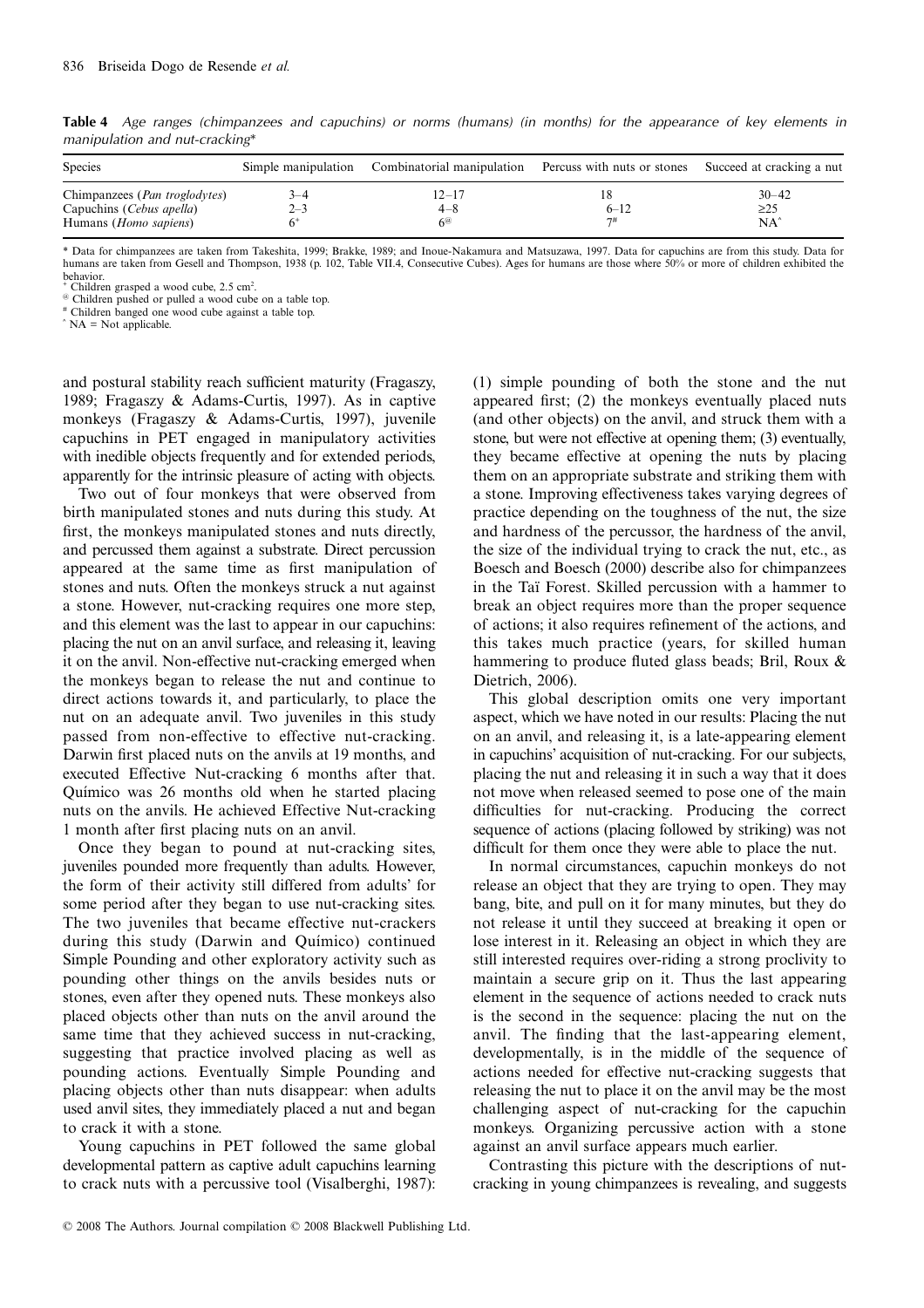that the two species face quite different challenges in learning to crack nuts. Matsuzawa (1996) described the sequence of actions involved in nut-cracking with a hierarchical diagram in which the actions involved in this activity form a branching tree structure, noting the three objects involved as lines (nut, stone, and anvil) and connected via lines to two nodes representing actions with these objects: lower node 1: place the nut on the anvil; higher node 2, strike the nut (placed on the anvil) with the hammer stone. In his analysis and later work from the same laboratory (Inoue-Nakamura & Matsuzawa, 1997; Matsuzawa, Biro, Humle, Inoue-Nakamura, Tonooka & Yamakoshi, 2001), the organization of the hierarchical (i.e. ordered) sequence of actions with two objects and a substrate is considered the primary challenge faced by young chimpanzees. In more recent work, Hayashi *et al.* (2005) suggest that some adult captive chimpanzees face three principal difficulties in learning to crack nuts using a percussive tool: (1) they do not routinely percuss objects against a substrate (see also Takeshita *et al.*, 2005); (2) they do not display extended exploratory manipulation of stones, and (3) combining three objects in a sequence of two actions can be performed incorrectly in many ways (i.e. there are several degrees of freedom in the system). Thus, learning the correct sequence takes much practice. Chimpanzees and capuchins both face the last challenge, but they differ in the preceding two (exploration and percussion), and capuchins face one that chimpanzees do not (placement). Capuchins percuss objects against substrates from very early in life (this study and Fragaszy & Adams-Curtis, 1997), and they explore objects frequently in many ways. However, they rarely place and release an object on a substrate as part of exploration.

Why might the action routines of the two species vary in this way? Here we suggest an ecological (functional) explanation. Wild capuchin monkeys feed routinely on hard-husked fruits and seeds. They process these by banging and biting them open to eat the digestible inner material (e.g. Izawa & Mizuno, 1977). Percussion is a characteristic element in their foraging behavior (see Fragaszy *et al.*, 2004, for review). They forage primarily above ground, where placing and releasing an object risks losing it. Chimpanzees, in contrast, feed primarily on fleshy fruits. These can require extensive processing (e.g. *Sabah* fruits; Corp & Byrne, 2002), but they do not require percussion to open them. Chimpanzees do not routinely feed on hard-husked seeds or fruits that must be broken open by percussion, although in some places they break open baobab fruits by smashing them (Marchant & McGrew, 2006). Also, chimpanzees commonly move on the ground, and may feed on the ground (Hunt, 1998). Placing an object on the ground does not risk losing it. Thus each species' action repertoire fits its foraging ecology. Capuchins are primarily arboreal, use vigorous actions in foraging, and are cautious about releasing food; chimpanzees are more terrestrial than capuchins, use less vigorous actions in foraging, and can be more relaxed about placing food on a surface and releasing it.

Researchers concerned with how humans learn to produce structured or hierarchical sequences of actions (as in language) have developed models of learning based on detection of the statistical temporal structure of events or stimuli to be learned (e.g. Cleeremans & McCelland, 1991; Cleeremans & Jimenez, 1998; Tubau, Hommel & Lopez-Moliner, 2007; Spiegel & McLaren, 2006). In statistical structural learning models, the relative frequency of encountering or producing specific sequences affects the ease of mastering production of these sequences (e.g. Soetens, Melis & Notebaert, 2004), even when the person is unaware of the structure of the actions, stimuli, or events which he or she must master (Whittlesea & Wright, 1997). We assume that monkeys and apes learning to crack nuts are learning a four-part sequence with additional internal spatial structure (collect nut, place nut [on anvil], collect stone, strike nut with stone), and that they, like humans learning an arbitrary sequence in a laboratory experiment, are not explicitly aware of the rules governing the task. Thus their performance should reflect similar processes of statistical learning. From this perspective, capuchins and chimpanzees face an equivalent problem, and their rates and patterns of learning should be equivalent. However, we have seen that they do not master the sequence of actions in the same way.

A Perception–action perspective can extend the concept of statistical learning by bringing particular attention to action biases that will impact learning action sequences. From a Perception–action perspective, an individual will perform species-typical exploratory routines more frequently than other actions. This bias in action, according to statistical models of sequence learning, should result in delays in learning a sequence in which less probable actions must appear before exploratory routines compared to learning a sequence of the reverse order (prepotent actions first; other actions second). In the case of capuchins learning to crack nuts, placing the nut and then striking it means altering the prepotent routine of striking the object of interest (the nut). Thus we predict that capuchins will require more experience manipulating nuts and stones to learn to produce the sequence of actions needed for effective nut-cracking (pick up the nut, place the nut, then pick up a stone and percuss the nut), than chimpanzees, who must append a less frequent action (percussion) to the end of a common sequence (pick up the nut, place the nut, pick up another object). Testing this prediction requires more detailed longitudinal data on individuals' experiences with nuts and stones than are currently available. Although collecting appropriate data from wild populations would be extremely challenging, collecting such data is feasible in laboratory settings, in which the experimenters can control individuals' opportunities to encounter nuts and stones.

In sum, the Perception–action perspective clarifies the role of species-typical exploratory activity, evident in spontaneous exploratory and playful activity with objects and substrates, in learning skilled action sequences, such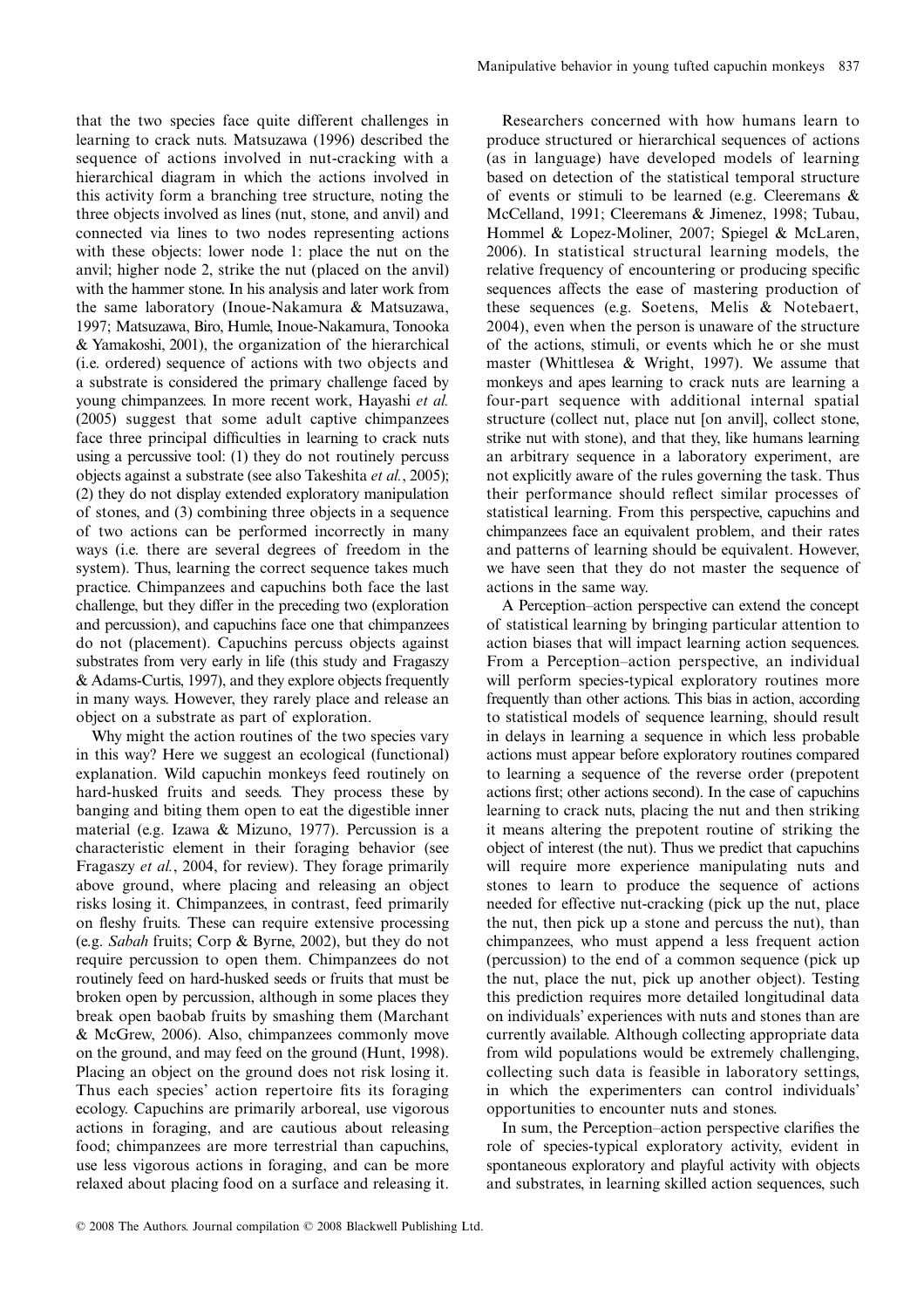as cracking nuts. It suggests that the challenges facing youngsters of two different species in learning the same skill are differently weighted, in accord with different predominant action routines present in each species: in this case, placing in chimpanzees and striking in capuchins. This analysis suggests a new direction for studies on the role of social influence on the emergence and refinement of nut-cracking and other forms of goal-directed manipulation of objects in these two taxa, a topic of considerable interest to students of cognition in nonhuman primates (e.g. Matsuzawa, Tomonaga & Tanaka, 2006; Ottoni *et al.*, 2005; Fragaszy & Visalberghi, 2004).

For chimpanzees, perhaps social influence supports organizing the sequence of actions, and perhaps also supports generation of percussive actions which are otherwise not prominent in their repertoire. Myowa-Yamakoshi and Matsuzawa (1999) show that, following observation of a familiar human's actions, chimpanzees are more likely to reproduce actions involving moving an object than other kinds of actions. Percussive actions are of this type: the actor moves the hammer stone toward the nut and anvil. It would be interesting to look at the kinematics of percussive actions in young chimpanzees and young capuchins to evaluate predictions drawn from Perception–action theory. In chimpanzees, we predict that early striking actions are very gentle, and that the force of the strike more than the accuracy increases with practice.

For capuchins, we predict the converse: that strikes are hard from the outset and that experience affects accuracy rather than the probability of striking with greater or lesser force. Moreover, we predict that social influence is more important for capuchins in learning to place the nut on the anvil while continuing to act towards it than for generating percussion. Human-reared capuchins show a strong interest in objects contacted by their human companions (Deputte & Busnel, 1997) and they are modestly able, with training, to reproduce familiar actions bringing one object into a specific spatial relation with a substrate or another object (Fragaszy *et al.* unpublished data; Hemery, Deputte & Fragaszy, 1998; reviewed in Fragaszy *et al.*, 2004). In PET, young monkeys are attracted to sites where others are cracking nuts (Ottoni *et al.*, 2005). Observers seem to have some understanding of the relative proficiency of their group mates, preferentially watching the more skilled nutcrackers. This preference for watching more skilled individuals enhances not only scrounging payoffs (e.g. obtaining bits of nuts from others' work), but also social learning opportunities. Young monkeys were more involved in the observation of nut-cracking events when they spent more time in proximity to other members of the group, especially juveniles, who were the major actors at the nut-cracking sites (Resende, 2004), rather than when they were younger and spent more time in proximity to or in contact with their mothers. Staying near individuals who spend time engaged in cracking nuts provides opportunities for the young monkey to

encounter nuts, anvils and hammers, and, after the other individual leaves the anvil site, to manipulate these objects in species-typical (percussive) combinations in the same locations. It also affords opportunities to observe the action sequence of placing the nut followed by picking up a stone.

In view of capuchin monkeys' interest in watching others act with objects, especially during nut-cracking, and their tendency to position objects in the same place as others place them, it would be interesting to look more closely at the origins of placement of objects on anvils by young monkeys, and the temporal relation of this activity to observation of others and combination of placement with percussive action towards the placed object. We predict that young capuchins are more likely to place nuts on anvils while or shortly after observing others cracking nuts in species-typical social settings than when acting with nuts and stones by themselves. In other words, one particular benefit of social context for the young capuchin learning to crack nuts with a stone could be the facilitation of the action of placing the nut on the anvil; a second, related benefit could be the facilitation of the sequence of actions of placing the nut followed by striking with a stone.

In general, understanding the role of social context in the maintenance of skilled technological traditions is an important challenge facing contemporary primatology, and theoretically driven studies are needed for progress in this area (Fragaszy & Perry, 2003; Fragaszy, 2003; Mesoudi, Whiten & Laland, 2006). Perception–action theory can be of use here, because it can generate predictions about the aspects of learning a skill that are most challenging, and thus where social influence may be most helpful.

# **Acknowledgements**

We thank the Tietê Ecological Park, where we conducted our study, Carlos Eduardo Guidorizzi de Carvalho, who helped in the data collection, and Cynthia Shuck-Paim, who helped with the statistical analysis. We also thank Dr Patrícia Izar for help during this research, and Dr Suemi Tokumaru, and two anonymous reviewers for valuable comments on previous versions of the manuscript. This work was supported by FAPESP (99/11573-2) and CAPES grants. DF was supported during preparation of the manuscript by a Fulbright Research and Teaching award and by NIH grant CHD38051 to Georgia State University. Thanks to Kim Bard, Hideko Takeshita, and Karen Brakke for supplying details of chimpanzees' manipulation.

## **References**

Adams-Curtis, L., & Fragaszy, D.M. (1994). Development of manipulation in capuchin monkeys during the first 6 months. *Developmental Psychobiology*, **27**, 123–136.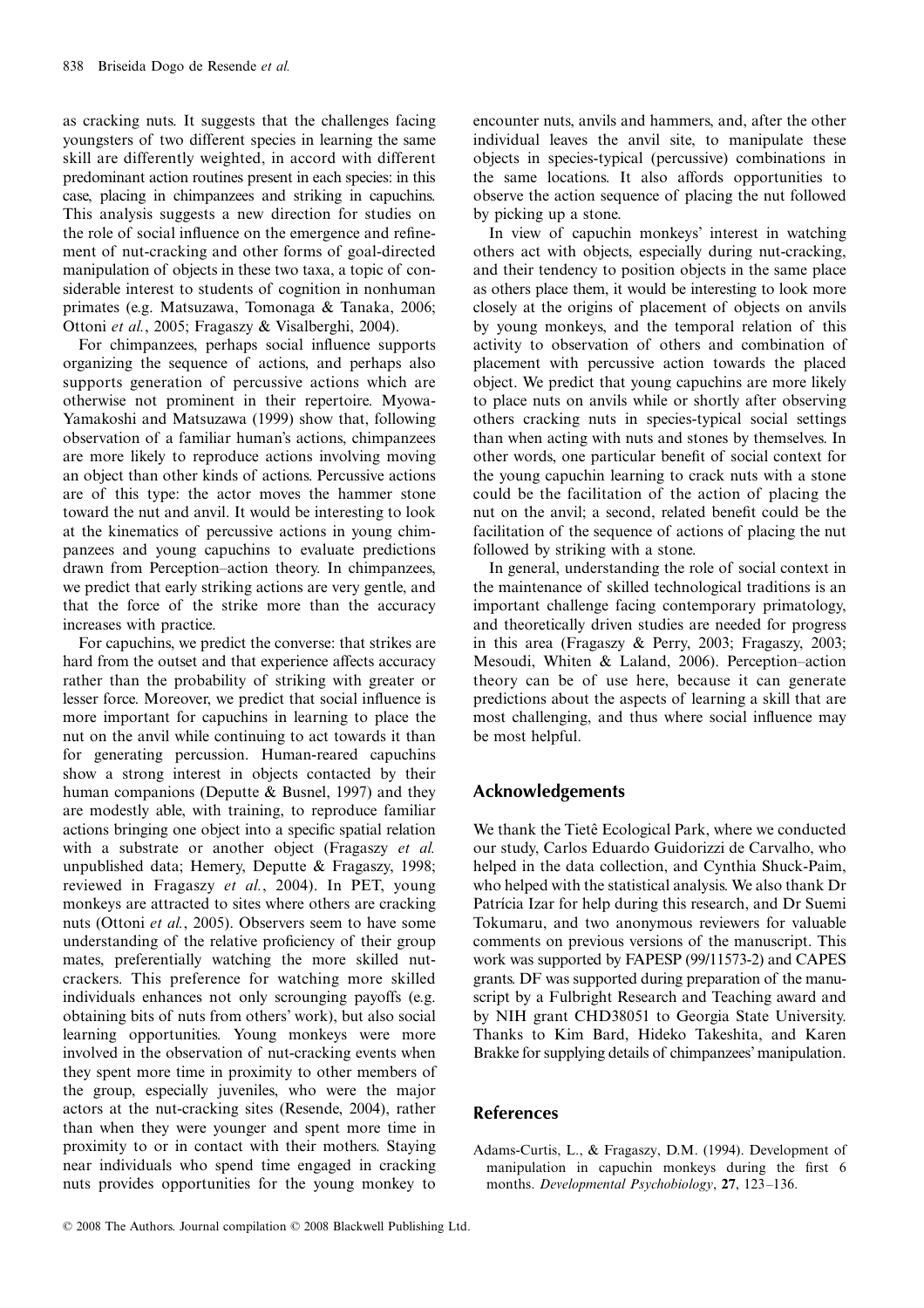- Altmann, J. (1974). Observational study of behaviour: sampling methods. *Behaviour*, **49**, 223–265.
- Boesch, H., & Boesch, C. (2000). *The chimpanzees of the Taï Forest: Behavioural ecology and evolution*. Oxford: Oxford University Press.
- Brakke, K. (1989). The comparative development of postural competence and object manipulation in bonobo (*Pan paniscus*) and chimpanzee (*Pan troglodytes*). Master's thesis, Georgia State University.
- Bril, B., Roux, V., & Dietrich, G. (2006). Stone knapping: Khambat (India), a unique opportunity? In V. Roux & B. Bril (Eds.), *Stone knapping: The necessary conditions for a uniquely hominin behaviour* (pp. 530–572). McDonald Institute Monographs.
- Byrne, G., & Suomi, S.J. (1995). Development of activity patterns, social interactions, and exploratory behavior in infant tufted capuchins (*Cebus apella*). *American Journal of Primatology*, **35** (4), 255–270.
- Byrne, G., & Suomi, S.J. (1996). Individual differences in object manipulation in a colony of tufted capuchins. *Journal of Human Evolution*, **31**, 259–267.
- Cleeremans, A., & Jimenez, L. (1998). Implicit sequence learning. In M.A. Stadler & P.A. Frensch (Eds.), *Handbook of implicit learning* (pp. 323–364). Thousand Oaks, CA: Sage.
- Cleeremans, A., & McClelland, J.L. (1991). Learning the structure of event sequences. *Journal of Experimental Psychology: General*, **120**, 235–253.
- Connolly, K.L., & Dalgleish, J. (1989). The emergence of tool using skills in infancy. *Developmental Psychology*, **25**, 894– 912.
- Corp, N., & Byrne, R.W. (2002). The ontogeny of manual skill in wild chimpanzees: evidence from feeding on the fruit of *Saba florida. Behaviour*, **139** (1), 137–168.
- Deputte, B.L., & Busnel, M. (1997). An example of a Monkey Assistance Program: PAST – The French Project of simian help to quadriplegics – A response to Iannuzzi and Rowan's (1991) paper on ethical issues in animal-assisted therapy programs. *Anthrozoos*, **10** (2–3), 76–81.
- Ferreira, R.G., Resende, B.D., Mannu, M., Ottoni, E.B., & Izar, P. (2002). Bird predation and prey-transference in Brown Capuchin Monkeys (*Cebus apella*). *Neotropical Primates*, **10**, 84–89.
- Fragaszy, D.M. (1989). Activity states and motor activity in an infant capuchin monkey from birth to eleven weeks. *Developmental Psychobiology*, **22**, 141–157.
- Fragaszy, D.M. (2003). Making space for traditions. *Evolutionary Anthropology*, **12**, 61–70.
- Fragaszy, D.M., & Adams-Curtis, L.E. (1991). Generative aspects of manipulation in tufted capuchin monkeys (*Cebus apella*). *Journal of Comparative Psychology*, **105** (4), 387–397.
- Fragaszy, D.M., & Adams-Curtis, L.E. (1997). Developmental changes in manipulation in tufted capuchins (*Cebus apella*) from birth through 2 years and their relation to foraging and weaning. *Journal of Comparative Psychology*, **111** (2), 201– 211.
- Fragaszy, D.M., & Cummins-Sebree, S. (2005a). Relational spatial reasoning by a nonhuman: the example of capuchin monkeys. *Behavioral and Cognitive Neuroscience Reviews*, **4** (4), 282–306.
- Fragaszy, D.M., & Cummins-Sebree, S. (2005b). Choosing and using tools: capuchins (*Cebus apella*) use a different metric than tamarins (*Saguinus oedipus*). *Journal of Comparative Psychology*, **119**, 210–219.
- Fragaszy, D.M., & Perry, S. (2003). Towards a biology of traditions. In D.M. Fragaszy & S. Perry (Eds.), *The biology of traditions* (pp. 1–33). Cambridge: Cambridge University Press.
- Fragaszy, D.M., & Visalberghi, E. (2004). Socially-biased learning in monkeys. *Learning and Behavior*, **32** (1), 24–35.
- Fragaszy, D.M., Visalberghi, E., & Fedigan, L. (2004). *The complete capuchin*. Cambridge: Cambridge University Press.
- Gesell, A., & Thompson, H. 1938. *The psychology of early growth*. New York: Macmillan.
- Gibson, E., & Pick, A. (2000). *An ecological approach to perceptual learning and development*. Oxford: Oxford University Press.
- Hayashi, M., Mizuno, Y., & Matsuzawa, T. (2005). How does stone-tool use emerge? Introduction of stones and nuts to naïve chimpanzees in captivity. *Primates*, **46**, 91–102.
- Hemery, C., Deputte, B., & Fragaszy, D. (1998). Humansocialized capuchins match objects but not actions. *Abstracts of the XVII Congress of the International Primatological Society*, p. 45. University of Antananarivo, Madagascar.
- Hunt, K. (1998). Ecological morphology of Australopithecus afarensis: travelling terrestrially, eating arboreally. In E. Strasser, J. Fleagle, A. Rosenberger, & H. McHenry (Eds.), *Primate locomotion: Recent advances* (pp. 397–418). New York: Plenum.
- Inoue-Nakamura, N., & Matsuzawa, T. (1997). Development of stone tool use by wild chimpanzees (*Pan troglodytes*). *Journal of Comparative Psychology*, **111** (2), 159–173.
- Izawa, K., & Mizuno, A. (1977). Palm-fruit cracking behavior of wild black-capped capuchins (*Cebus apella*). *Primates*, **18**, 773–792.
- Lockman, J. (2000). A perception–action perspective on tool use development. *Child Development*, **71**, 137–144.
- Lockman, J. (2005). Tool use from a Perception–action perspective: developmental and evolutionary considerations. In V. Roux & B. Bril (Eds.), *Stone knapping: The necessary conditions for a uniquely hominin behaviour* (pp. 319–330). McDonald Institute Monographs.
- Mannu, M. (2002). *O uso espontâneo de ferramentas por macacos-prego (Cebus apella) em condições de semi-liberdade: descrição e demografia* [Spontaneous tool-use by semifree tufted capuchin monkeys: description and demography]. Master's thesis, University of São Paulo, Brazil.
- Marchant, L., & McGrew, W. (2006). Percussive technology: chimpanzee baobob smashing and the evolutionary modeling of hominin knapping. In V. Roux & B. Bril (Eds.), *Stone knapping: The necessary conditions for a uniquely hominin behaviour* (pp. 341–350). McDonald Institute Monographs.
- Matsuzawa, T. (1996). Chimpanzee intelligence in nature and in captivity: isomorphism of symbol use and tool use. In W.C. McGrew, L.F. Marchant, & T. Nishida (Eds.), *Great ape societies* (pp. 196–209). Cambridge: Cambridge University Press.
- Matsuzawa, T., Biro, D., Humle, T., Inoue-Nakamura, N., Tonooka, R., & Yamakoshi, G. (2001). Emergence of culture in wild chimpanzees: education by master–apprenticeship. In T. Matsuzawa (Ed.), *Primate origins of human cognition and behavior* (pp. 557–574). Tokyo: Springer.
- Matsuzawa, T., Tomonaga, M., & Tanaka, M. (2006). *Cognitive development in chimpanzees*. Tokyo: Springer Verlag.
- Mesoudi, A., Whiten, A., & Laland, K.N. (2006). Towards a unified concept of cultural evolution. *Behavioral and Brain Sciences*, **29** (4), 329–347.